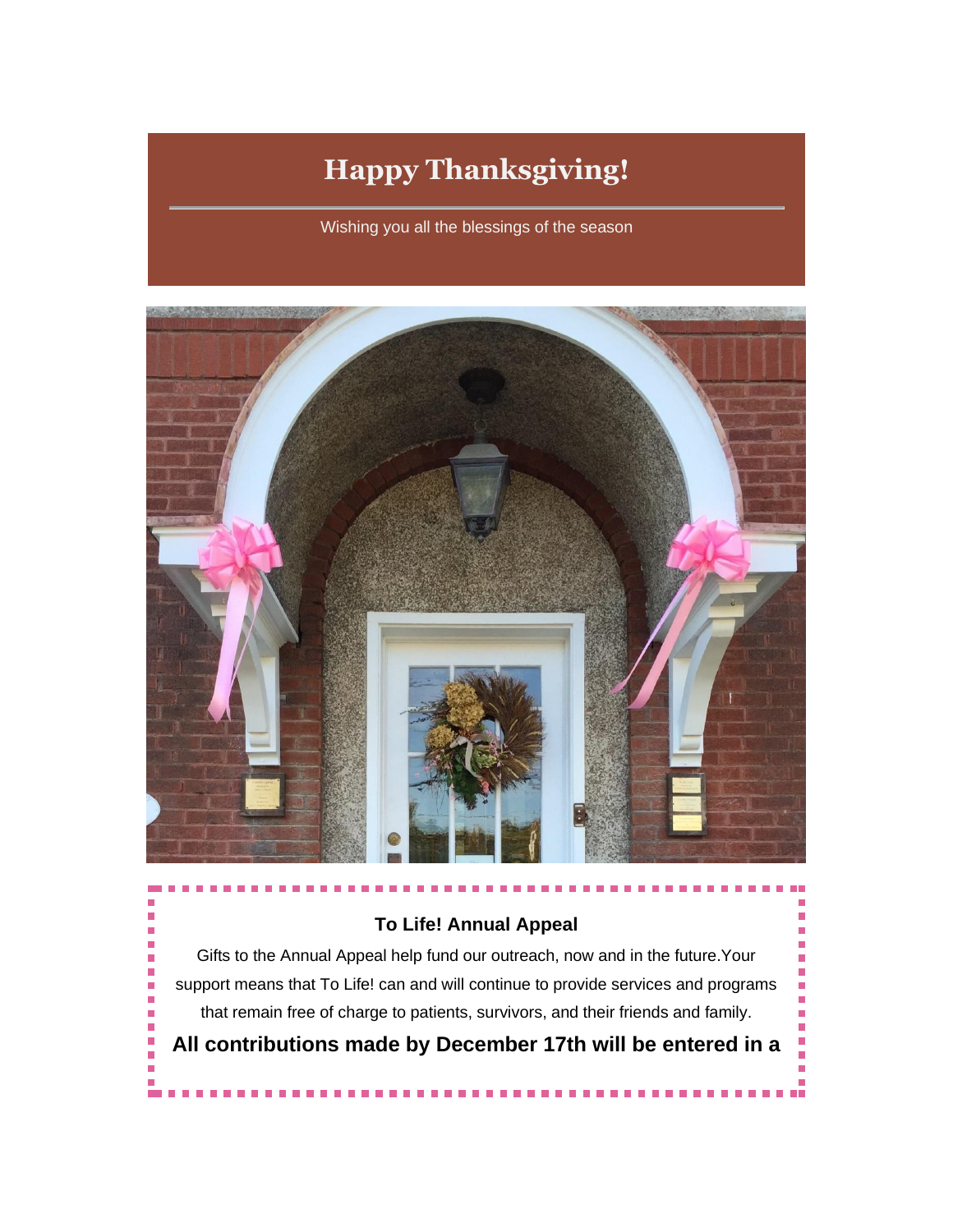## **drawing for season tickets (4 seats) tor the Siena Men's Basketball 2019-2020 season**.

#### *[Contribute Now](https://tolife.us5.list-manage.com/track/click?u=241d59b897b4121e9d2e15914&id=cda09fb017&e=d1f01208e2)*



Spanish. Call 518-770-6827 to register! [More Information Here.](https://tolife.us5.list-manage.com/track/click?u=241d59b897b4121e9d2e15914&id=1f29aa5741&e=d1f01208e2)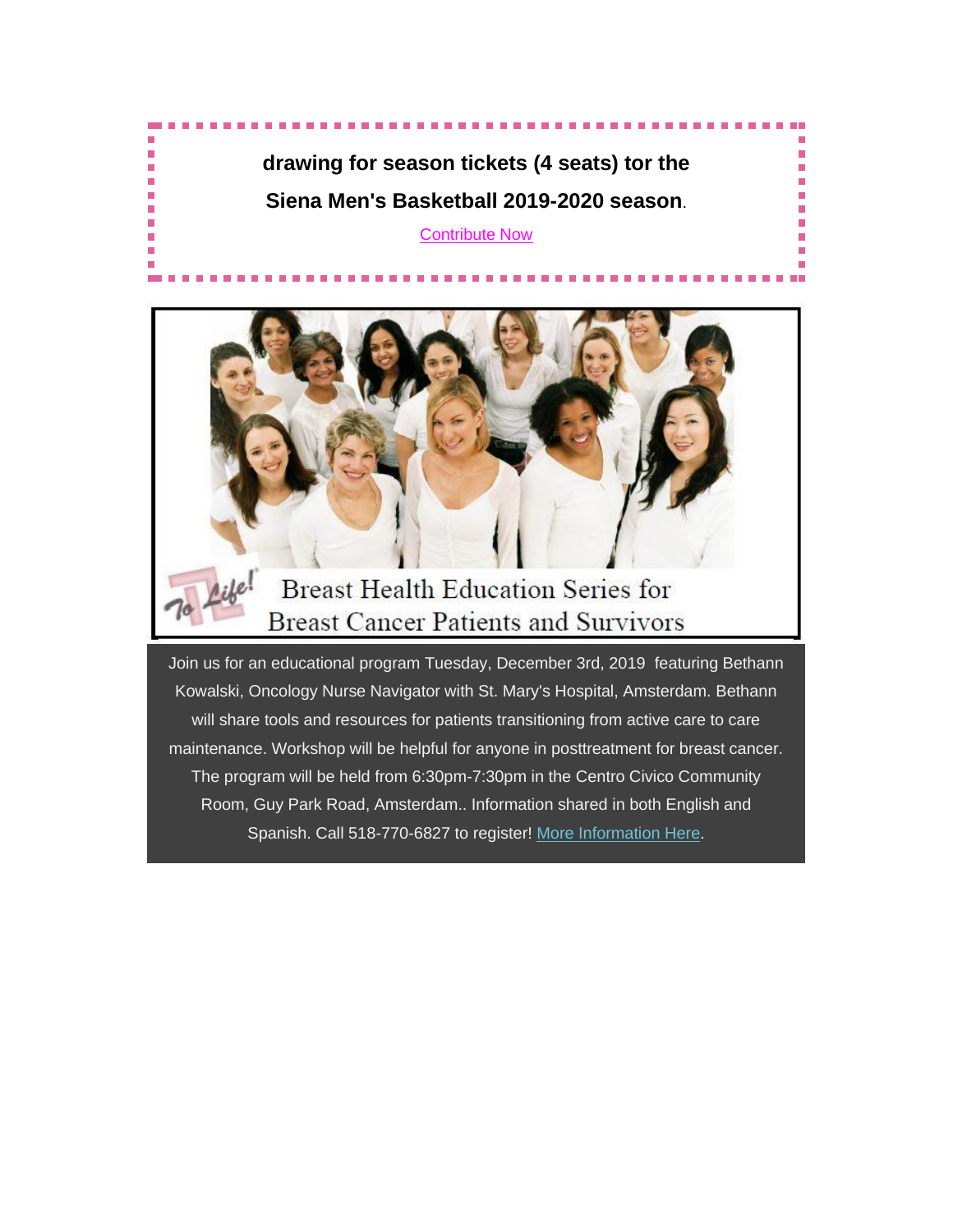

### **Latest Blog Posts** [Gratitude is Good For You](https://tolife.us5.list-manage.com/track/click?u=241d59b897b4121e9d2e15914&id=0f93a05e3c&e=d1f01208e2)

Thanksgiving is upon us and with the season comes an increased focus on gratitude, but where does gratitude fit with a breast cancer diagnosis?

[C](https://tolife.us5.list-manage.com/track/click?u=241d59b897b4121e9d2e15914&id=f46494bf07&e=d1f01208e2)[oping with Cancer During the Holidays](https://tolife.us5.list-manage.com/track/click?u=241d59b897b4121e9d2e15914&id=70bcf75057&e=d1f01208e2)

Tips for coping with cancer during the holidays

### *December Support Groups*

### *Amsterdam Bilingual Support Group \*New Location\**

English and Spanish speakers welcome. (open to anyone in the region at any stage of treatment or survivorship)

**\*\*\*\*Please note Dec 3rd is a special support group, featuring Bethann Kowalski, see above for more information\*\*\*\*\***

*Tuesday, December 3rd, 6:30pm- 7:30pm* Held at Centro Civico Community Room, 143 East **New Resources for Nutrition, Health and Wellness: Cookbook Library**

In our Delmar Office, we have created a wonderful resource for local survivors, a cookbook library! Browse through cookbooks covering a variety of topics,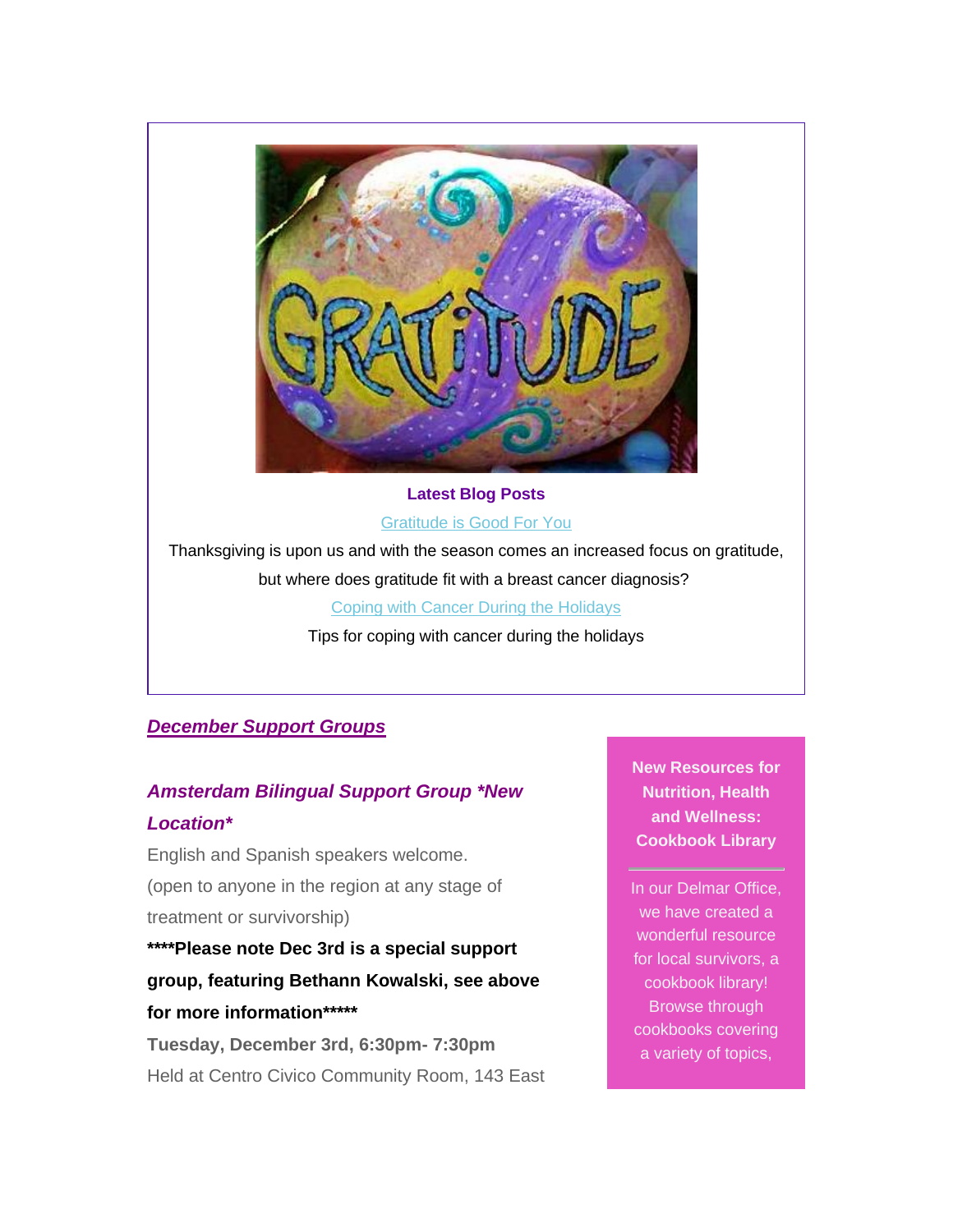Main Street, Amsterdam, NY 12010

### *Young Survival Coalition (YSC) Face2Face Support Group*

(For younger women facing Breast Cancer) Held monthly with varying schedules and locations to accommodate participants Call 439-5975 or email [albanyf2fcoordinator@gmail.com](mailto:albanyf2fcoordinator@gmail.com)

#### *Saratoga Support Group*

(Open to anyone in the region at any stage of treatment or survivorship) *Tuesday, December 17th, 5:30pm - 6:30pm* Mollie Wilmot Radiation Oncology Center Saratoga Hospital, 211 Church Street Saratoga Springs, NY 12866

#### *Stage 4/ Metastatic/ Recurrent Support Group*

(For women dealing with metastatic or recurring Breast Cancer) *Wednesday, December 18th, 7:30pm - 9:00pm* Delmar To Life! Office 410 Kenwood Ave, Delmar NY 12054 If you have never attended and wish to come, please contact To Life! (439-5975) to register and confirm.

#### *Newly Diagnosed Support Group*

(For recently diagnosed patients or anyone in treatment or survivorship) *To be determined* Delmar To Life! Office

such as risk reduction, supporting a healthy immune system, and healing during and post treatment! You can even borrow your very favorites through our lending library!



*Want to learn more about To Life!* **Visit our [WEBSITE](https://tolife.us5.list-manage.com/track/click?u=241d59b897b4121e9d2e15914&id=dd831dcdad&e=d1f01208e2) or our [FACEBOOK](https://tolife.us5.list-manage.com/track/click?u=241d59b897b4121e9d2e15914&id=6ac967b8dc&e=d1f01208e2) Stay updated on all things To Life!**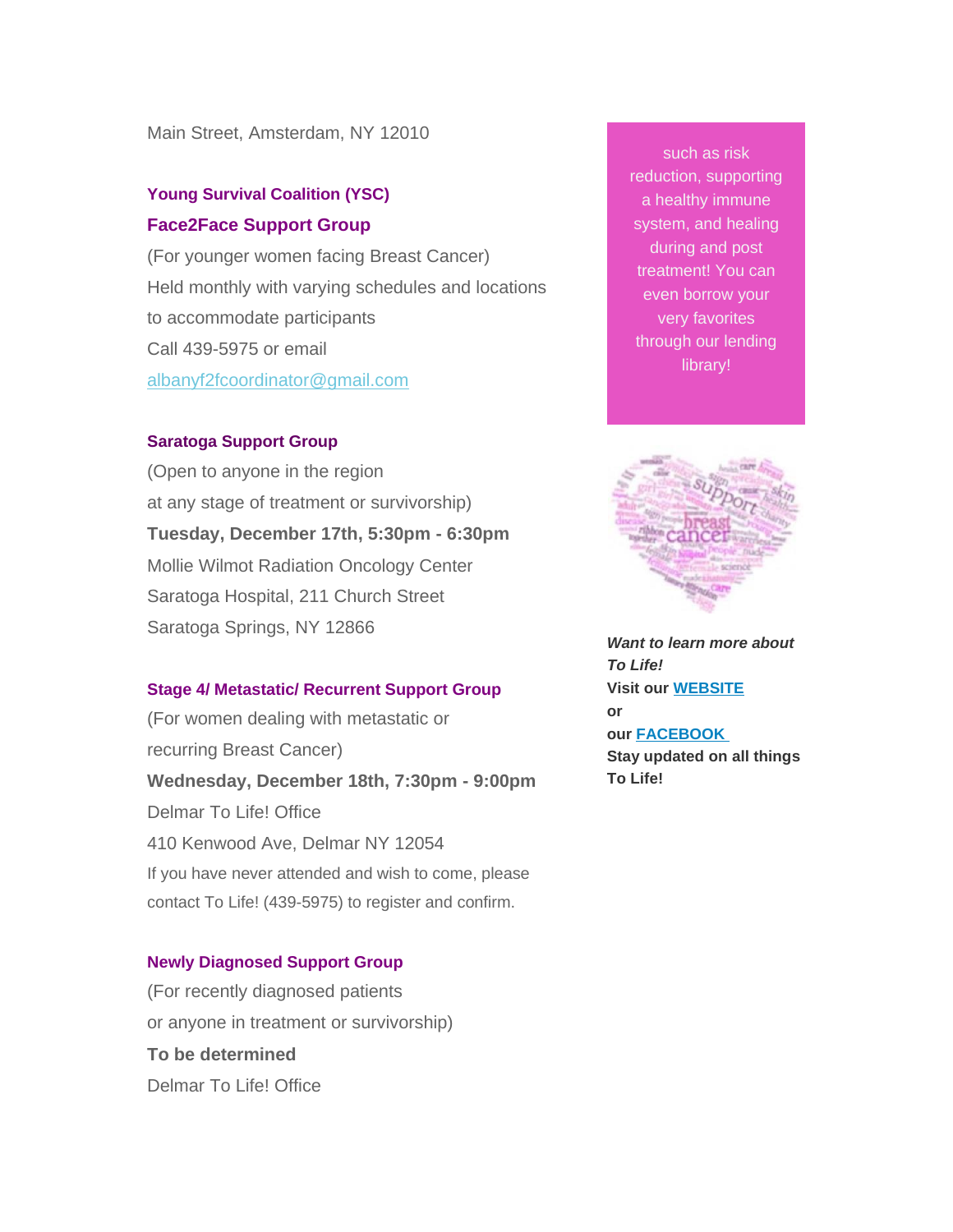#### 410 Kenwood Ave, Delmar NY 12054

If you have never attended and wish to come, please contact To Life! (439-5975) to register and confirm.

*Support group programs are funded in part by Komen Upstate NY and the NYS Department of Health*

### *Reiki in December* To Life! Delmar Office Joan Bender, Certified Reiki Practicioner of Food & Market Coaching will continue to provide Reiki during the month of **November**. The benefits are many, including pain relief, stress reduction and balance.Times are below! Call 518-439-5975 to schedule your session today!



Call Office for Appointments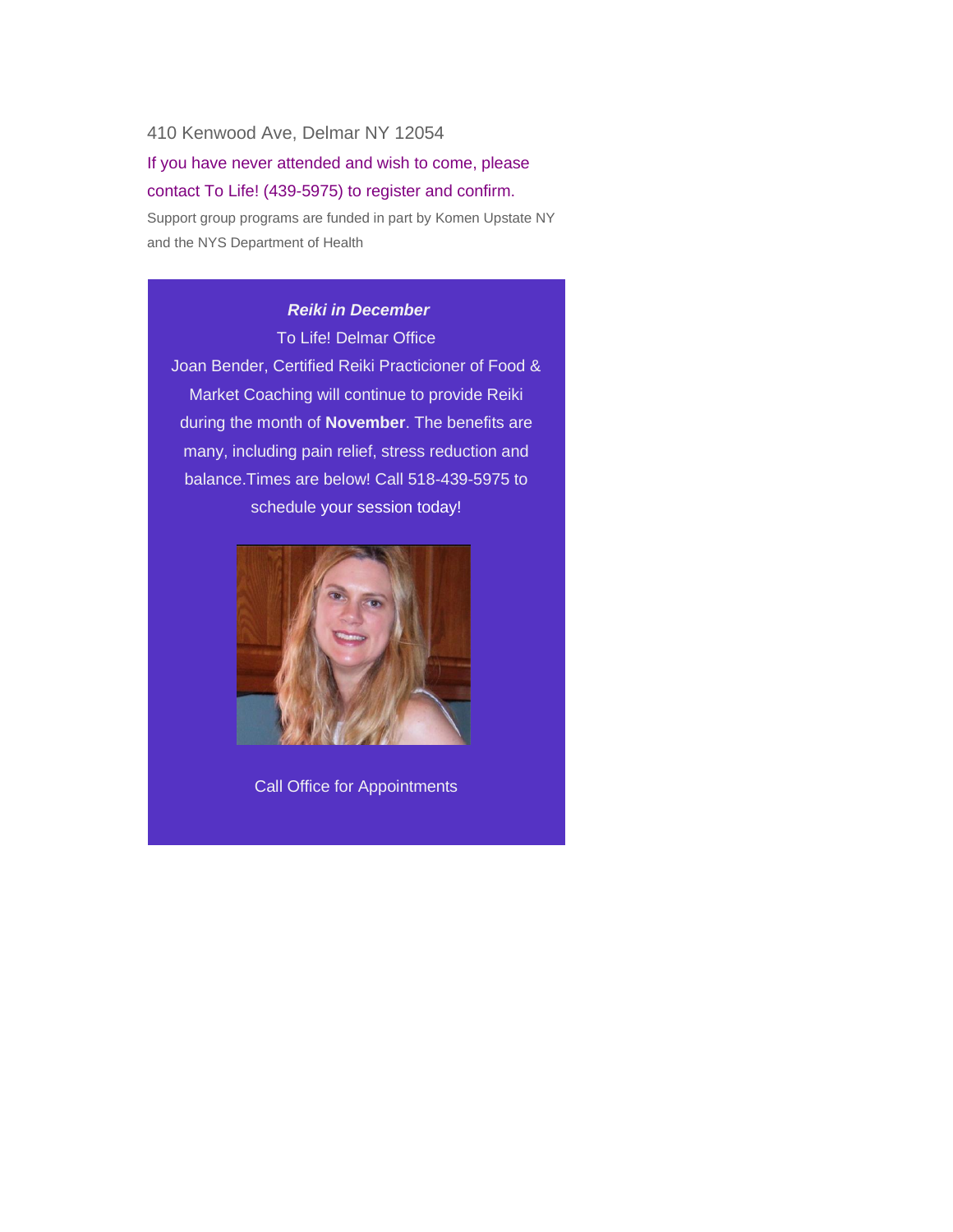

Pink Ball 2019 was a smashing success! We had more attendees than ever before and exceeded our financial goals for the night! We would like to thank our honorary co-chairs Herb and Annmarie Ellis for their dedication to this cause, our generous corporate sponsors and honorary committee members, silent and live auction donors, incredible planning committee and committee chairs Rita Cox and Barbara MacDowell RN, staff and army of volunteers. It takes a village to put on this caliber of event and we are so lucky to have such an amazing team! A huge thanks to everyone who attended and was a part of such a special night.

> Finally, Congratulations to our Exceptional Awardees Dr. Patricia Kennedy, Recipient of the Extra Mile Award Janet Abrahamson, Recipient of the Community Advocate Award



As Breast Cancer Awareness Month ends, we wanted to highlight and sincerely thank our Friend Fundraisers. These amazing individuals, organizations, clubs, and companies spent much time and energy planning events, campaigns, and tournaments to honor breast cancer awareness month and raise funds for to Life! We so appreciate each and every one of you. Together we can make a difference in the